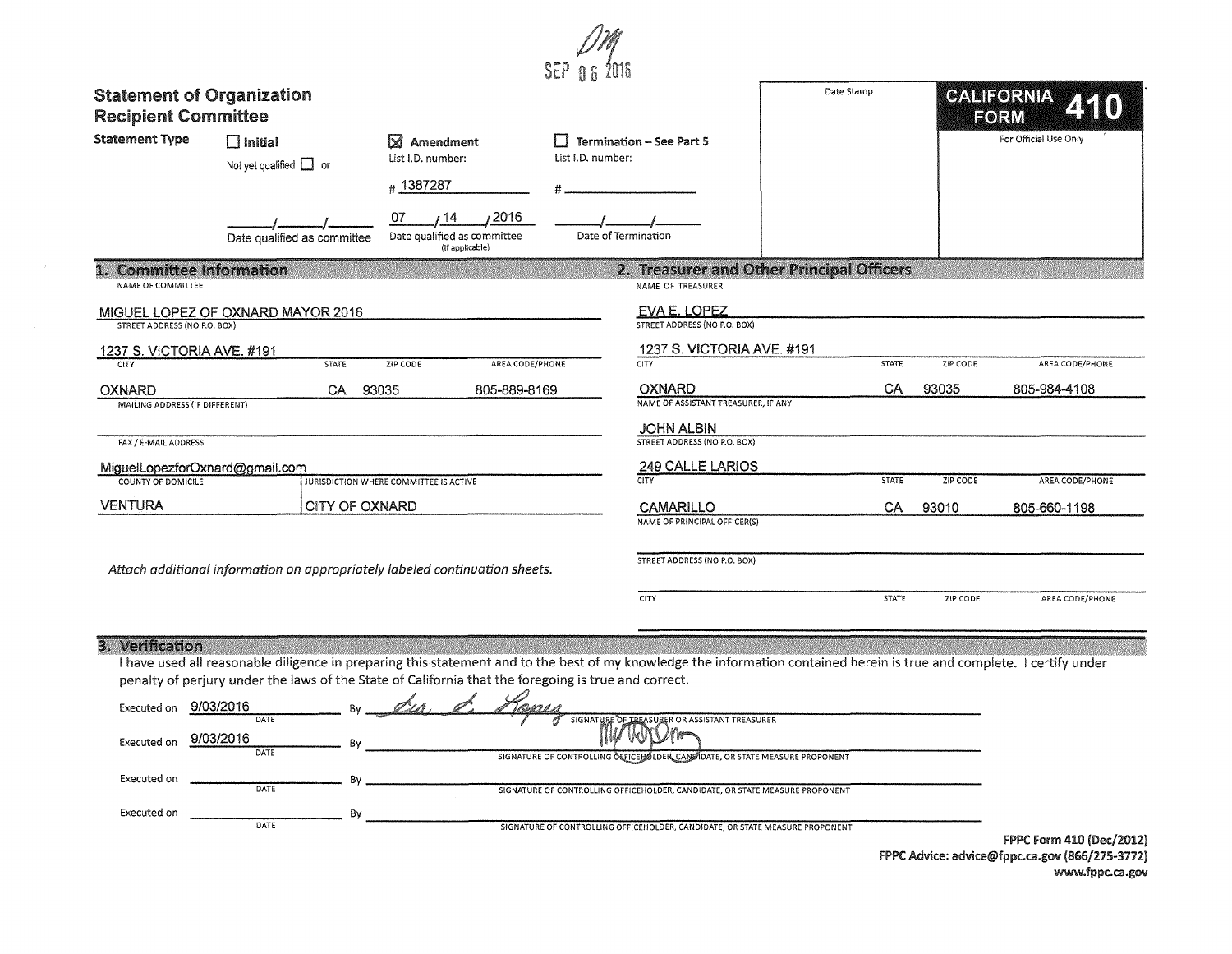| <b>Statement of Organization</b><br><b>Recipient Committee</b><br>INSTRUCTIONS ON REVERSE | SEP 06 2016 | CALIFORNIA A ANY<br>FORM<br>  Page 2 |
|-------------------------------------------------------------------------------------------|-------------|--------------------------------------|
| COMMITTEE NAME                                                                            |             | II.D. NUMBER                         |
| MIGUEL LOPEZ OF OXNARD MAYOR 2016                                                         |             | 1387287                              |

## • All committees must list the financial institution where the campaign bank account is located.

| NAME OF FINANCIAL INSTITUTION                          | AREA CODE/PHONE | BANK ACCOUNT NUMBER |          |
|--------------------------------------------------------|-----------------|---------------------|----------|
| <b>ROBOBANK</b>                                        | 805-240-1440    | 498492430           |          |
| ADDRESS                                                | CITY            | <b>STATE</b>        | ZIP CODE |
| 155 S. "A" ST.                                         | OXNARD.         | CА                  | 93030    |
| 4. Type of Committee Complete the applicable sections. |                 |                     |          |

## Controlled Committee

.. list the name of each controlling officeholder, candidate, or state measure proponent. If candidate or officeholder controlled, also list the elective office sought or held, and district number, if any, and the year of the election.

• list the political party with which each officeholder or candidate is affiliated or check "nonpartisan."

• If this committee acts jointly with another controlled committee, list the name and identification number of the other controlled committee.

| NAME OF CANDIDATE/OFFICEHOLDER/STATE MEASURE PROPONENT | ELECTIVE OFFICE SOUGHT OR HELD<br>(INCLUDE DISTRICT NUMBER IF APPLICABLE) | YEAR OF ELECTION | PARTY                   |
|--------------------------------------------------------|---------------------------------------------------------------------------|------------------|-------------------------|
|                                                        |                                                                           |                  | $\boxtimes$ Nonpartisan |
| <b>MIGUEL LOPEZ</b>                                    | <b>I MAYOR OF OXNARD</b>                                                  | 2016             |                         |
|                                                        |                                                                           |                  | $\Box$ Nonpartisan      |
|                                                        |                                                                           |                  |                         |

Primarily Formed Committee Primarily formed to support or oppose specific candidates or measures in a single election. List below:

| CANDIDATE(S) NAME OR MEASURE(S) FULL TITLE (INCLUDE BALLOT NO. OR LETTER) | CANDIDATE(S) OFFICE SOUGHT OR HELD OR MEASURE(S) JURISDICTION<br>(INCLUDE DISTRICT NO., CITY OR COUNTY, AS APPLICABLE) | CHECK ONE |        |
|---------------------------------------------------------------------------|------------------------------------------------------------------------------------------------------------------------|-----------|--------|
|                                                                           |                                                                                                                        | SUPPORT   | OPPOSE |
|                                                                           |                                                                                                                        | SUPPORT   | OPPOSE |
|                                                                           |                                                                                                                        |           |        |

FPPC Form 410 (Dec/2012) FPPC Advice: advice@fppc.ca.gov {866/275-3712) www.fppc.ca.gov